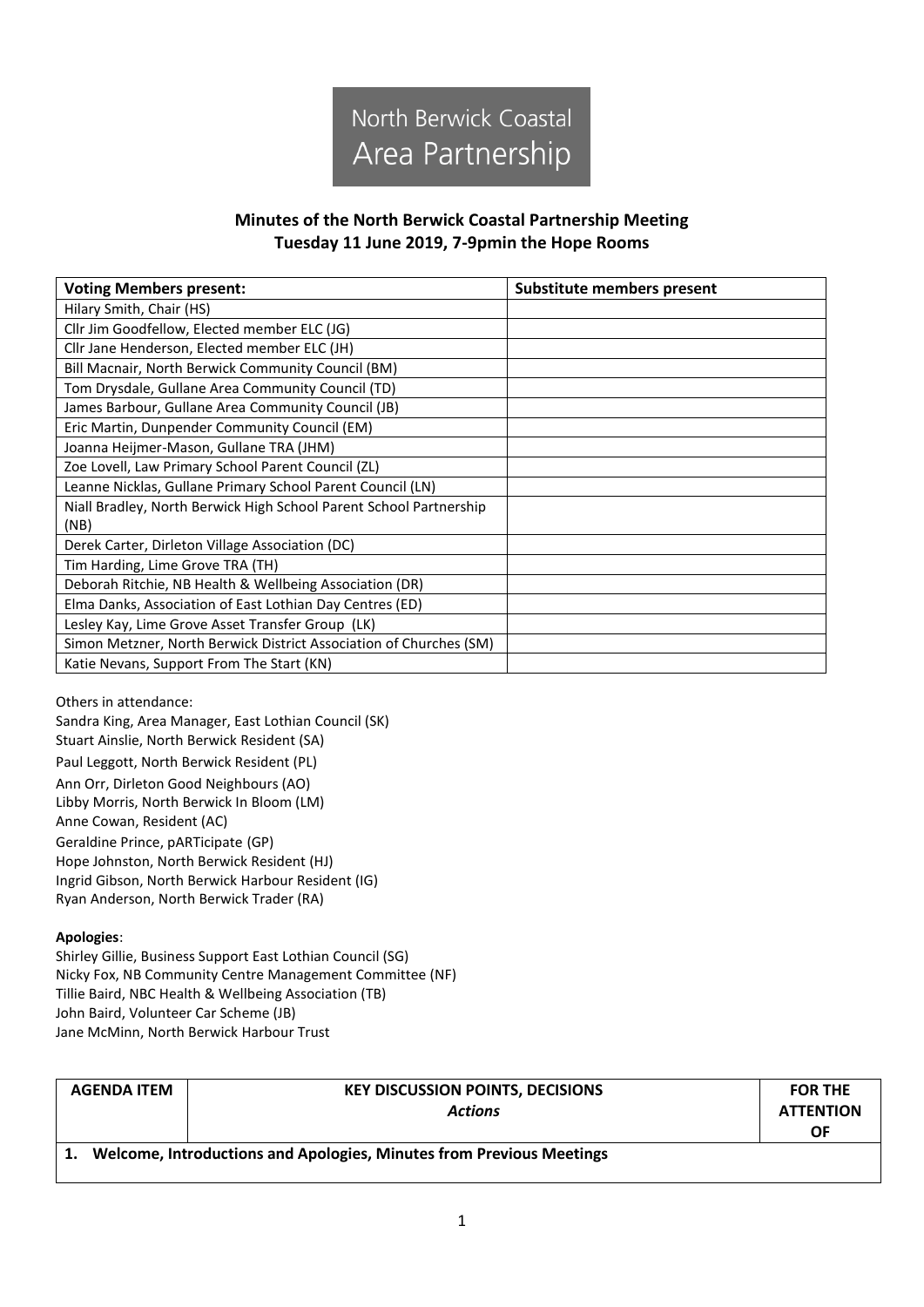|    |                                | HS welcomed everyone to the meeting and apologies were noted. The purpose              |           |
|----|--------------------------------|----------------------------------------------------------------------------------------|-----------|
|    |                                | of this meeting was to agree the budget spend priorities for 2019/2020 following       |           |
|    |                                | the voting which took place at the annual public meeting.                              |           |
|    |                                | Minutes from previous meetings 19 March 2019 & 21 May were agreed, matters             |           |
|    |                                | arising will be discussed at the next meeting in September.                            |           |
|    |                                | GP from paARTicipate wished to thank everyone for supporting the Murals                |           |
|    |                                | Project. The restoration is well underway and has gone really well.                    |           |
| 2. | <b>Declaration of Interest</b> |                                                                                        |           |
|    |                                | HS reminded everyone of the need to declare an interest if their organisation          |           |
|    |                                | would financially benefit from votes taken on priorities. As partners everyone         |           |
|    |                                | benefits for the wider community but they need to declare an interest. She             |           |
|    |                                | requested that individual organisations do not vote for themselves.                    |           |
|    | 3. NBC Scrutiny Group          |                                                                                        |           |
|    |                                | A Scrutiny Group (HS, JG, TD, SK) had met to look over all the application             |           |
|    |                                | received to date. The purpose of the group is to ensure good governance and            |           |
|    |                                | that the applications are addressing inequalities and are meeting the outcomes         |           |
|    |                                | from the Area Plan. HS invited comments from the group as we go through                |           |
|    |                                | each priority.                                                                         |           |
|    |                                |                                                                                        |           |
|    |                                | 4. Budget Spend Priorities for 2019/2020                                               |           |
|    |                                | Two application had been received since the last meeting and HS outlined each.         |           |
|    |                                | These included:                                                                        |           |
|    |                                | Aberlady Primary School - Family Learning Hub £4,000 (Educational                      |           |
|    |                                | Attainment)                                                                            |           |
|    |                                | This was agreed (15 votes).                                                            | <b>SK</b> |
|    |                                | Team East Lothian Meadowmill - All ability bikes. Query amount requested               |           |
|    |                                | from the Partnership, if £1,333 (General Budget) this was agreed (15 votes).           |           |
|    |                                | The Partnership went through the list of priorities which had been ranked with         |           |
|    |                                | the highest number of votes within each budget:                                        |           |
|    |                                |                                                                                        |           |
|    |                                | <b>GENERAL</b>                                                                         |           |
|    |                                | North Berwick Health & Wellbeing Association - Compassionate Communities               |           |
|    |                                | £10,000. Application to be submitted once outcome from Compassionate                   |           |
|    |                                | Communities selection process is complete.                                             |           |
|    |                                | Youth Shelter - £2,000                                                                 |           |
|    |                                | Agreed (15 votes)                                                                      |           |
|    |                                |                                                                                        |           |
|    |                                | North Berwick Coastal Sports Hub - Cricket Club - £12,500                              |           |
|    |                                | Awaiting application before decision can be made. Query re leverage of other           |           |
|    |                                | external funding e.g. Russell Bequest, Cricket Development Trust. Not agreed           |           |
|    |                                | at this stage, application to be taken to September meeting.                           |           |
|    |                                | NBC Health & Wellbeing Association - Dirleton Good Neighbours 'Village                 |           |
|    |                                | Voices, Village Choices' participatory budgeting. £2,000                               |           |
|    |                                | Agreed (10 votes)                                                                      |           |
|    |                                |                                                                                        |           |
|    |                                | NBC Health & Wellbeing Association - Communications Costs £1,000<br>Agreed. (13 votes) |           |
|    |                                |                                                                                        |           |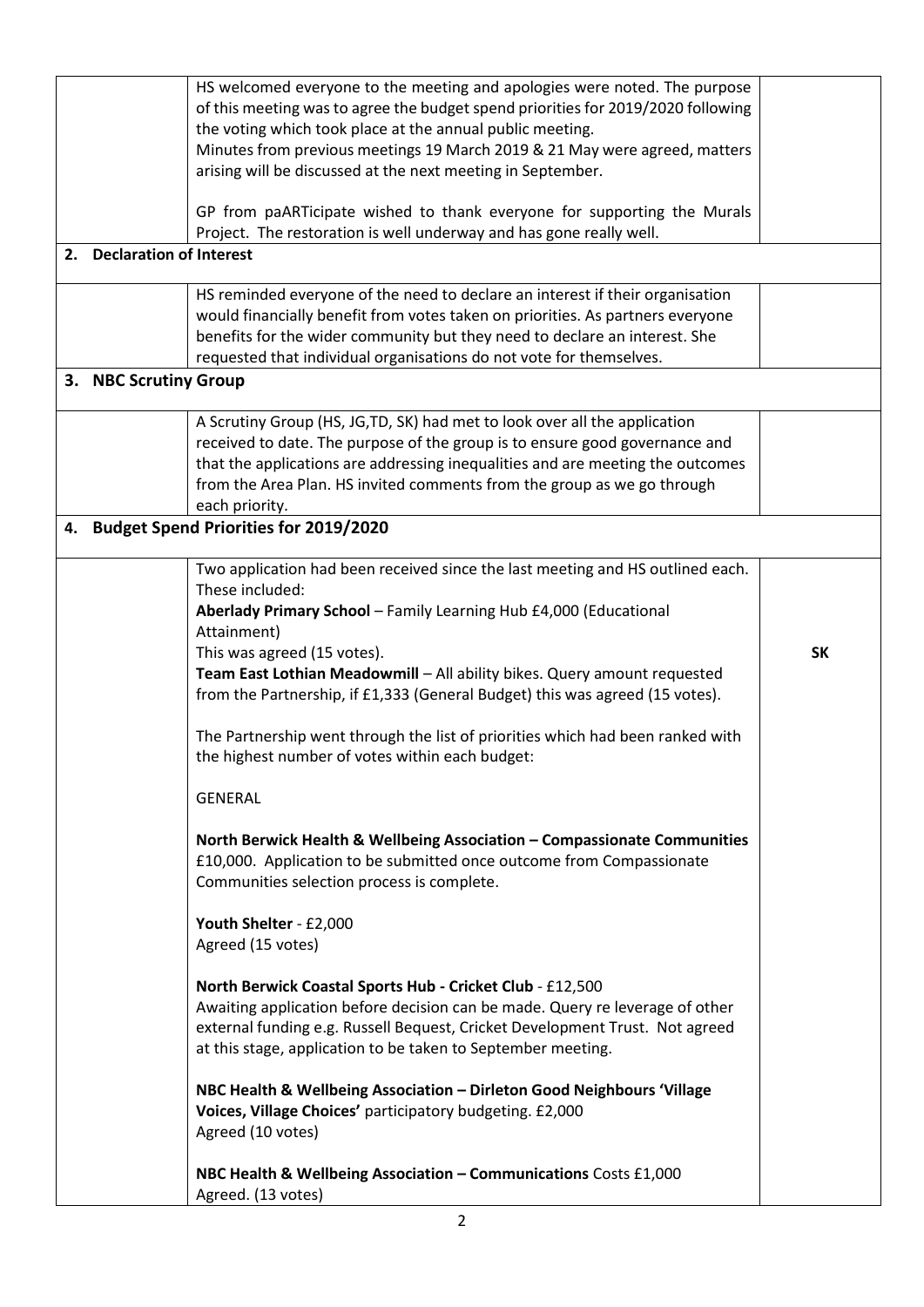| Dirleton Village Association - War Memorial Improvements £1,500<br>Application to be submitted before decision can be taken. HS agreed to<br>facilitate meeting with Transportation to determine estimated costs for Roads |           |
|----------------------------------------------------------------------------------------------------------------------------------------------------------------------------------------------------------------------------|-----------|
| elements of the proposal.<br>Not agreed at this stage, application to be taken to September meeting.                                                                                                                       |           |
| Dirleton Bowling Club - planning application costs £450.                                                                                                                                                                   | <b>HS</b> |
| Application to be submitted. Agreed in principle. (11 votes).                                                                                                                                                              |           |
| Whitekirk Village Hall - disabled toilets £6,000<br>Whitekirk Community Company intend to purchase the hall from Church of<br>Scotland through a community asset transfer process.<br>Agreed. (11 votes)                   |           |
| East Lothian Community Rail Partnership £1,900 (£11,500 across 6<br>Partnerships) - Barriers to Rail Travel Survey<br>Query re national rail survey? Query re impact and cost of survey.<br>Application not supported.     |           |
| North Berwick Community Council - Christmas Lights £4,000                                                                                                                                                                  |           |
| On the Move - Online Parking Map £200<br>Environment Trust may fund this.                                                                                                                                                  |           |
| North Berwick Putting Green - East Links proposal £400<br>Application to be submitted from Enjoy Leisure only if needed. Agreed in<br>principle.                                                                           |           |
| <b>EDUCATIONAL ATTAINMENT</b>                                                                                                                                                                                              |           |
| Mental Health Youth Worker £35,000<br>Agreed. (15 votes)                                                                                                                                                                   |           |
| Support from the Start Family Worker £34,750<br>Agreed. (15 votes)                                                                                                                                                         |           |
| Youth Worker in North Berwick High School £5,936<br>Agreed. (15 votes)                                                                                                                                                     |           |
| Youth Worker - Transition Work £2,698<br>Agreed. (15 votes)                                                                                                                                                                |           |
| <b>Employability Youth Worker £1,491</b><br>Agreed. (15 votes)                                                                                                                                                             |           |
| Resilience Residential - £4,000<br>Agreed. (15 votes)                                                                                                                                                                      |           |
| Duke of Edinburgh - £1,000                                                                                                                                                                                                 |           |
| Query re number of children from NBC who will benefit and if they are<br>experiencing inequality. Application to be resubmitted and taken to September                                                                     |           |
| meeting. Is there funds within the Bursary scheme which could pay for children<br>from the area to attend the group in Dunbar?                                                                                             |           |

Τ

T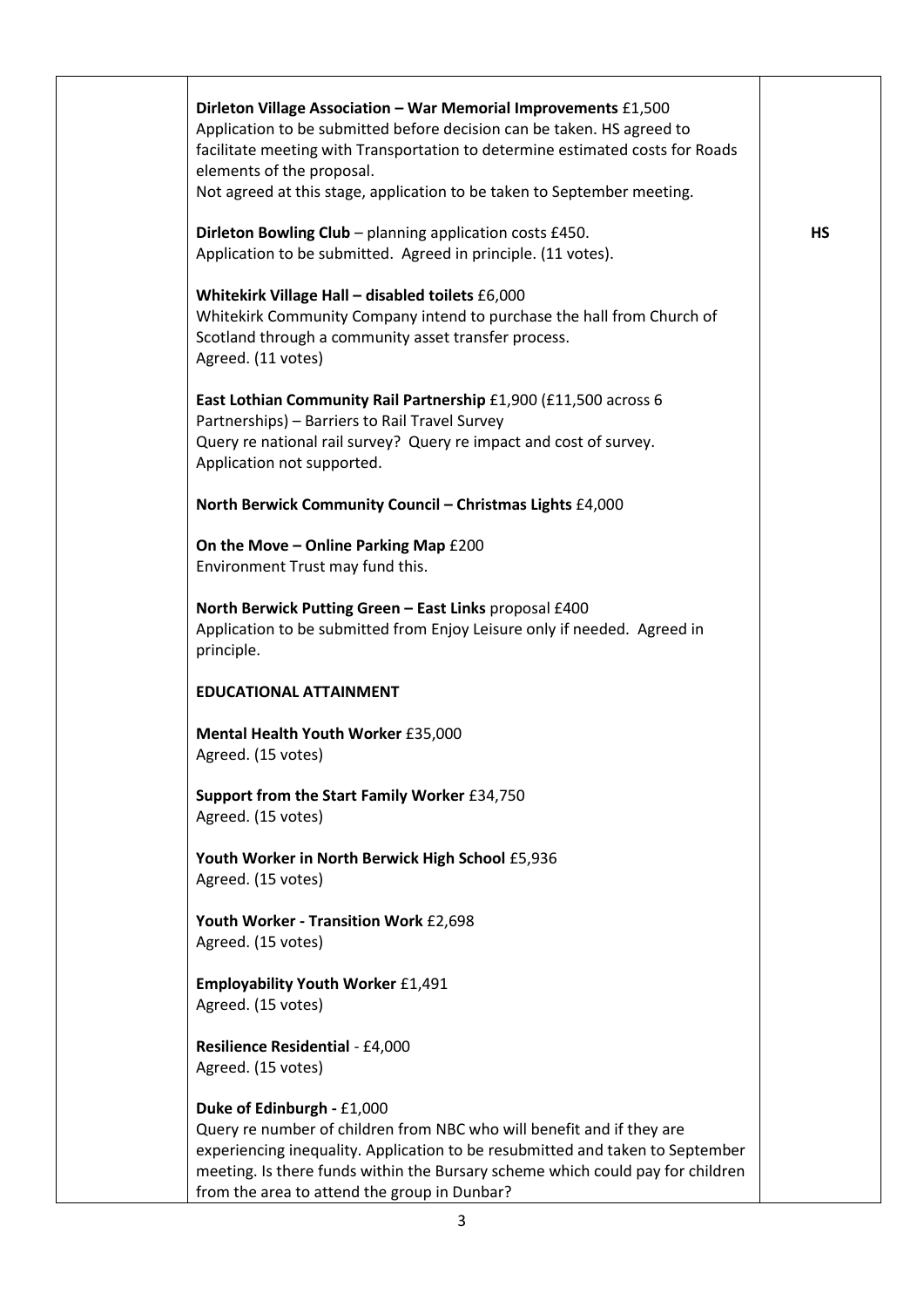|                     | Holiday Club Bursary - application to be submitted and agreed at September<br>meeting.                                                                                                                                                                                                                                                                               |    |
|---------------------|----------------------------------------------------------------------------------------------------------------------------------------------------------------------------------------------------------------------------------------------------------------------------------------------------------------------------------------------------------------------|----|
|                     | Support from the Start Parenting Pathway - £5,000. report that 115 parents<br>have been supported through the Pathway. Agreed. (13 votes)                                                                                                                                                                                                                            |    |
|                     | <b>STEM Event - Transport</b> Costs £1,560. Query re number of children who will<br>benefit. Application to be submitted and agreed at September meeting.                                                                                                                                                                                                            |    |
|                     | East Lothian & Exeter College University of Oxford High Potential Pupil Project<br>£25,000 (total cost across all Partnerships £125,000)<br>This was not agreed on the grounds that it did not help reduce inequalities and<br>did not represent good value for money.<br>No Support received.                                                                       |    |
|                     | <b>ROADS BUDGET</b>                                                                                                                                                                                                                                                                                                                                                  |    |
|                     | <b>Charrette Priorities</b> - Recommendations from the recent Pop Up event at the<br>Police Station which attracted 600 people will be taken to the Charrette<br>Implementation Group which meets on 19 June.                                                                                                                                                        |    |
|                     | Safe Routes to School - report from recent consultation will influence 'On the<br>Move' group proposals. No funding agreed as yet.                                                                                                                                                                                                                                   |    |
|                     | Dirleton Village Association - War Memorial Green Improvements. Discussions<br>to take place with ELC Roads to identify costs and feasibility.                                                                                                                                                                                                                       |    |
|                     | <b>Hope Rooms Parking Bays, North Berwick</b><br>Drop off points for disability buses taking people to groups in the Hope Rooms.<br>May require legislation to change parking bays. Single yellow lines may be an<br>option. Need to discuss further with ELC Roads.                                                                                                 |    |
|                     | Dirleton Village Association - Street Lighting Improvements.<br>Discuss costs and feasibility with ELC Roads colleagues.                                                                                                                                                                                                                                             |    |
|                     | Lodge Grounds Signage - this is being implemented by ELC.                                                                                                                                                                                                                                                                                                            |    |
| <b>Thanks</b><br>5. |                                                                                                                                                                                                                                                                                                                                                                      |    |
|                     | DR wished to thank everyone on the Partnership for a very successful Annual<br>Public Meeting. The atmosphere was warm and friendly and it had been a great<br>opportunity to showcase all the work to address inequalities.                                                                                                                                         |    |
| 6. A.O.C.B.         |                                                                                                                                                                                                                                                                                                                                                                      |    |
|                     | DB requested that the Partnership consider increasing the Community<br>Connections Worker hours due to the demand for the service and GP referrals<br>for social prescribing. This would require budget changes using allocated funds<br>for contingency and activities. DB to submit budget changes on application<br>which was agreed in 2018/19. This was agreed. | DB |
|                     | JG raised an issue that the perception in the villages is that the Partnership is<br>North Berwick centric. One suggestion was to hold the next Annual Public                                                                                                                                                                                                        |    |